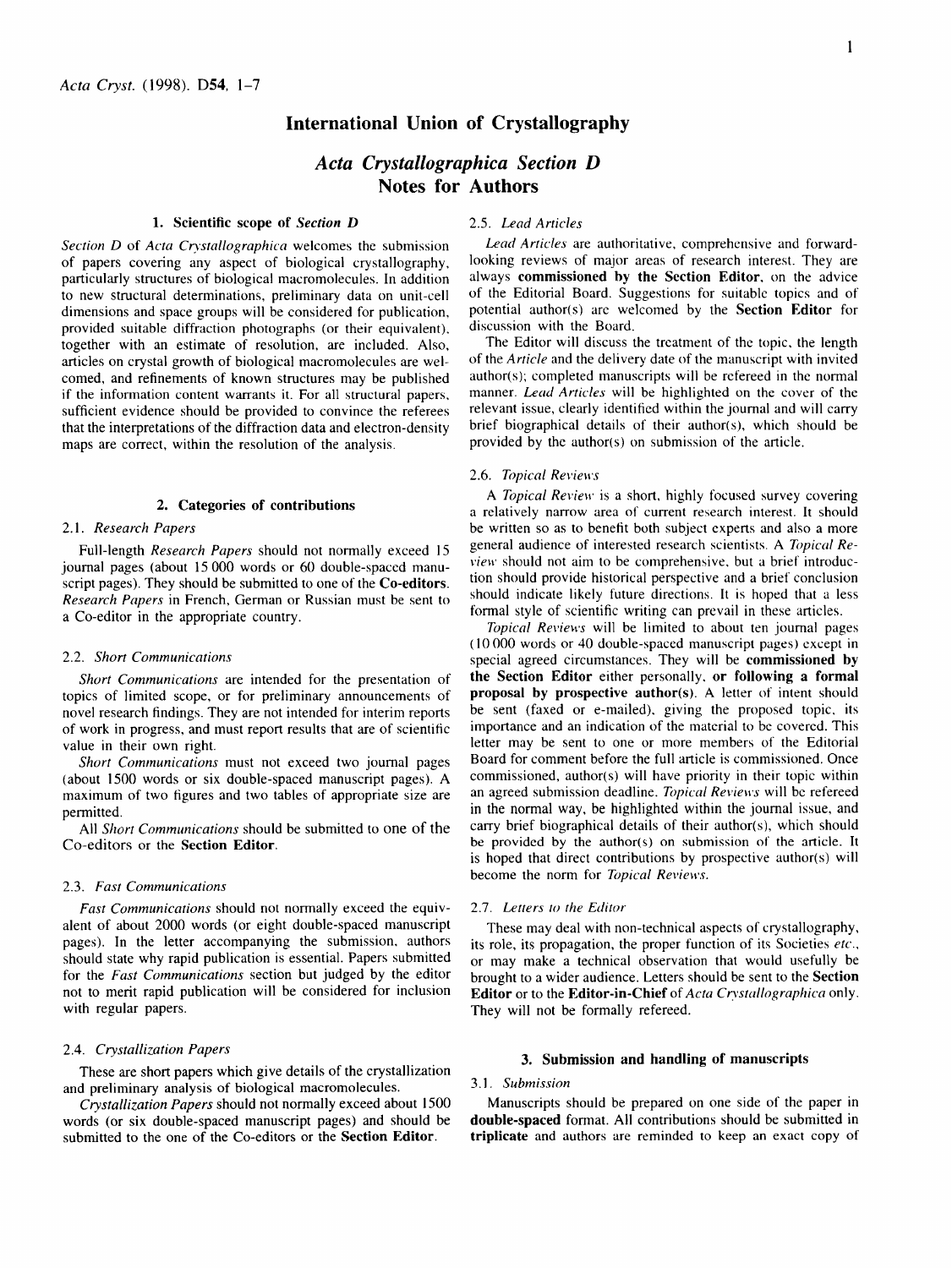the submission for later editorial adjustments and for checking proofs. A machine-readable version of the final accepted manuscript will be requested by the Editorial Office, provided it can be prepared using one of the four word-processing formats listed in §3.4. This request is designed to reduce publication times.

Every issue of the journal contains the names and addresses of the **Section Editor,** the Co-editors of *Acta Crystallographica Section* D and of the Managing Editor. This information is also available at http://www.iucr.org/actad.html. Contributions should be submitted as follows:

*Research Papers:* to any of the Co-editors having regard to their areas of expertise.

*Short Communications, Fast Communications* and *Crystallization Papers:* to the **Section Editor** or any of the Co-editors having regard to their areas of expertise

*Lead Articles* and *Topical Reviews:* these will be handled by the **Section Editor** as described in §2 of these Notes.

#### 3.2. *Languages of publication*

*Acta Crystallographica Section D* will publish papers in English, French, German and Russian. All contributions must be accompanied by an English language *Abstract* and synopsis.

## *3.3. Handling of manuscripts*

All contributions will be seen by referees (normally two) before they can be accepted for publication. The editor to whom the manuscript is sent is responsible for choosing referees and for accepting or rejecting the paper. This responsibility includes decisions on the final form of the paper and interpretation of these Notes when necessary.

If changes to a manuscript requested by the editorial staff or the Co-editor are not received within three months of transmittal to the author, the submission will automatically be withdrawn. Any subsequent communication of the material will be treated as a new submission in the editorial process.

For accepted papers, it is the responsibility of the Managing Editor to prepare the paper for printing. This may involve correspondence with the authors and/or the responsible editor in order to resolve ambiguities or to obtain satisfactory figures or tables. The date of acceptance that will appear on the published paper is the date on which the Managing Editor receives the last item required. Proofs will be sent to the author who signed the letter of submission unless the Managing Editor is informed of some other suitable arrangement.

On rare occasions an editor may consider that a paper is better suited to a section of *Acta Crystallographica* other than that specified by the author(s), to the *Journal of Applied Crystallography* or to the *Journal of Synchrotron Radiation.* Any change to the section or journal of publication will only be made after full discussion with the communicating author.

#### 3.4. *File formats*

A machine-readable version of the paper should be prepared in TEX, IATEX, WordPerfect or Word. Authors are encouraged to use the templates available from the Editorial Office by e-mail (med@iucr.org) or by ftp (from the 'templates' directory). It would be appreciated if all Word submissions were accompanied by an RTF (rich text format) file. After acceptance of the paper for publication, authors should send the version of the paper accepted by the Co-editor to the Editorial Office by e-mail or ftp (see §13), or on diskette.

# 3.5. Author's warranty

The submission of a paper is taken as an implicit guarantee that the work is original, that it is the author(s) own work, that all authors concur with and are aware of the submission, that all workers involved in the study are listed as authors or given proper credit in the acknowledegments, that the manuscript has not already been published (in any language or medium), and that it is not being considered and will not be offered elsewhere while under consideration for an IUCr journal. For these reasons, all authors will be required to sign off the final version of the paper.

#### 3.6. *Copyright*

Except as required otherwise by national laws, an author must sign and submit a copy of the Transfer of Copyright Agreement form (given at the end of these Notes) for each manuscript before it can be accepted.

# 3.7. *Author grievance procedure*

An author who believes that a paper has been unjustifiably treated by the Co-editor may appeal initially to the **Section Editor** and then to the Editor-in-Chief if still aggrieved by the decision.

#### 3.8. *Contact e-mail address*

The contact author should, where possible, provide an e-mail address. This will be used for editorial communications and will normally appear in the published paper.

# **4. Layout and typography**

Contributions should be prepared on one side of the paper in **double-spaced** format with wide margins, and should conform to the general editorial style of IUCr journals.

#### *4.1. Type style*

The editorial staff in Chester will indicate to the printer the style of type to be used. It is better that authors should not indicate type style at all rather than do so in a way different from that used by the printers. However, it is helpful if authors indicate vectors and tensors by a wavy underline.

## 4.2. *Mathematics and letter symbols*

The use of the stop (period) to denote multiplication should be avoided except in scalar products. Generally no sign is required but, when one is, a multiplication sign  $(x)$  should be used.

Greek letters should not be spelled out except in marginal notes of clarification.

Care should be taken not to cause confusion by using the same letter symbol in two different meanings.

Gothic, script or other unusual lettering should be identified in marginal notes. The printer may be instructed to use another type face if that indicated by the author is not readily available.

Equations, including those in published Appendices, should be numbered in a single series.

## **5. Abstract and synopsis**

All contributions must be accompanied by an English language *Abstract* and a one or two sentence synopsis of the main findings of the paper for inclusion in the Table of Contents for the relevant issue. The *Abstract* should state as specifically and as quantitatively as possible the principal results obtained.

The *Abstract* should be suitable for reproduction by abstracting services without change in wording. It should not repeat information given in the title. Ordinarily 200 words suffice for *Abstracts* of *Research Papers, Lead Articles* and *Topical Reviews*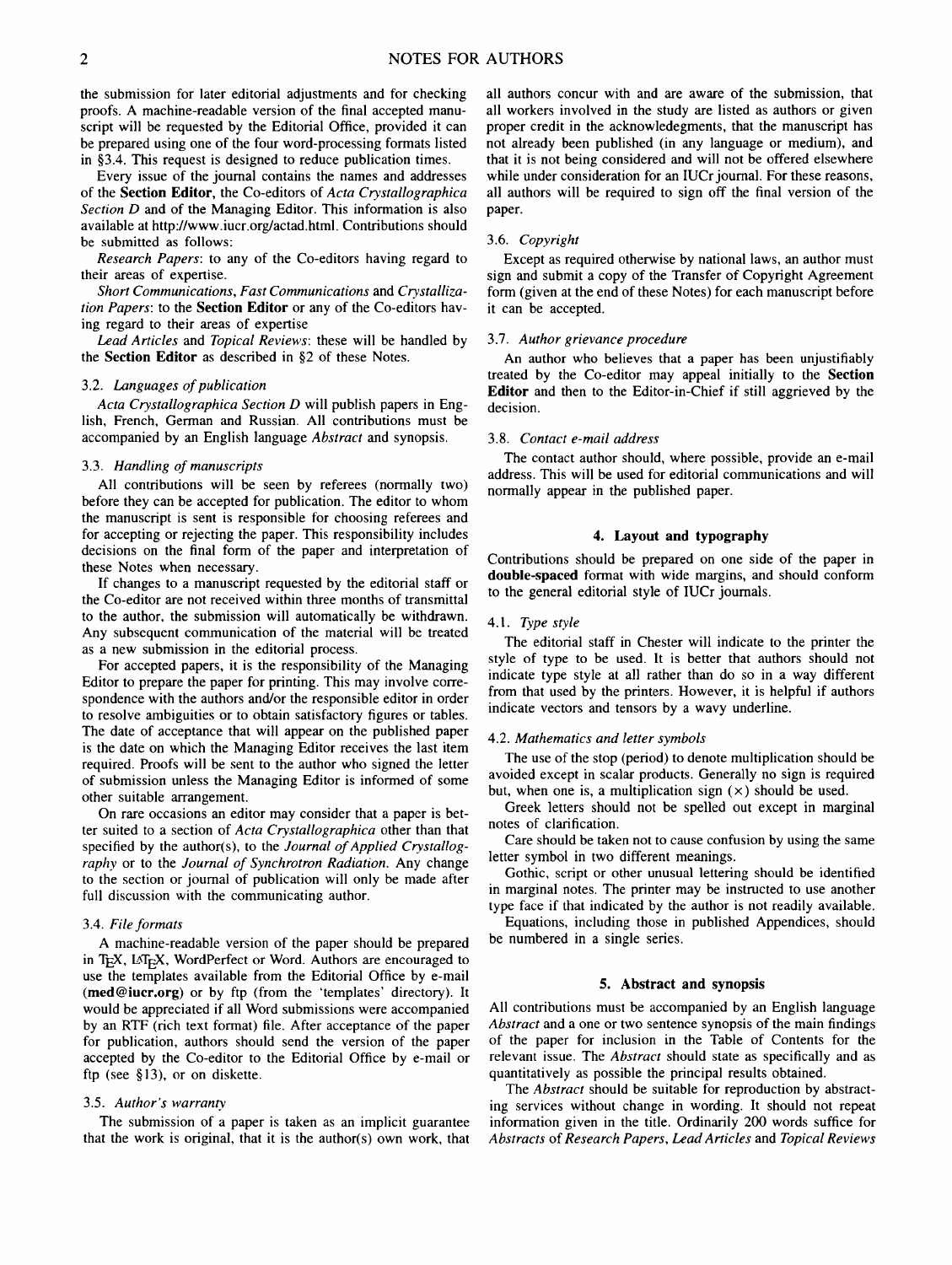and 100 words for *Short Communications*, *Crystallization Papers* and *Fast Communications.* It should make no reference to tables, diagrams, atom numbers or formulae contained in the paper. It should not contain footnotes. Numerical information given in the *Abstract* should not be repeated in the text. It should not include the use of 'we' or 'I'.

Literature references in an *Abstract are* discouraged. If a reference is unavoidable, it should be sufficiently full within the *Abstract* for unambiguous identification, *e.g.* [Terwilliger (1994). *Acta Co'st.* D50, 17-23].

# **6. Diagrams and photographs ('figures')**

#### *6.1. Design*

The choice of tables and figures should be optimized to produce the shortest printed paper consistent with clarity. Duplicate presentation of the same information in both tables and figures is to be avoided, as is redundancy with the text.

Supplementary diagrams may be deposited (see §12.1).

Authors of protein structure papers are requested to submit a picture of the  $Co$  chain trace. This will be helpful for referees and may be deposited. In addition, a diagram of the fit of a side chain is helpful to the reader in terms of assessing the resolution and map quality.

Fibre data should contain appropriate information such as a photograph of the data. As primary diffraction data cannot be satisfactorily extracted from such figures, the basic digital diffraction data should be deposited.

#### 6.2. *Quality*

Diagrams must be provided in 'hard-copy' form, that is, as careful drawings in black ink or as high-quality photographic copies (glazed prints, not mounted). An individual hard-copy diagram must be provided for each figure.

## 6.3. *Colour figures*

Figures in colour are accepted at **no cost to the author** provided that the editor agrees that they improve the understanding of the paper. They should be provided as glossy prints or slides; laser printer or photocopier output will generally be unsatisfactory for colour reproduction. Slides should be accompanied by a photocopy showing the required figure layout.

#### 6.4. *Size*

Diagrams should be as small as possible consistent with legibility. If possible, each diagram should be provided on a separate sheet of about A4 International Paper Size (210  $\times$  297 mm). They will normally be further reduced by the printer, generally so that the greatest width including lettering is less than the width of a column of the journal (approximately 80 mm). Figures at greater than column width are allowed at editorial discretion.

## 6.5. *Stereofigures*

Stereofigures are welcomed in *Section D.* Atom labelling when included should be on both left and right views in stereo perspective.

# 6.6. *Lettering and symbols*

Fine-scale details and lettering must be large enough to be clearly legible (not less than 1.2 mm in height) after the whole diagram has been reduced to one column (80 mm) width.

Lettering should be kept to a minimum; distances, bond angles and torsion angles should be given as tables and descriptive matter should be placed in the legend.

## 6.7. *Numbering and legends*

Diagrams and photographs are to be numbered as figures in a single series, normally in the order in which they are referred to in the text. A list of the legends ('figure captions') is to be attached to the manuscript.

## 6.8. *Electronic submission of figures*

After acceptance of the paper for publication, authors may send figures direct to the Editorial Office by e-mail or ftp (see §13).

Figures may be sent in HPGL, PostScript, encapsulated Post-Script or TIFF formats. The resolution of bitmap graphics should be 1200 d.p.i. Hard-copy figures must be provided in all cases.

# 7. **Tables**

# *7.1. Economy in use of tables*

Numerical information is generally most economically presented in tables. Text and diagrams should not be redundant with the tables.

Small tables will normally be set in type while large tables may be photographically reproduced or deposited.

Where possible, s.u. values (see §8.1) should be provided for all numerical data *e.g.* unit-cell dimensions. Atomic coordinates and structure factors of macromolecular structures should be deposited.

#### 7.2. *Design, numbering and size*

Tables must be numbered in a single series of arabic numerals, normally in the order in which they are referred to in the text. They should be provided with a caption either at the top or, if the table is to be photographed, on a separate sheet.

Tables should be carefully designed to occupy a minimum of space consistent with clarity. Tables to be photographed should be prepared in single spacing, without excessive space between columns.

#### **8. Nomenclature**

#### 8.1. Crystallographic nomenclature

Atoms of the same chemical species within an asymmetric unit should be distinguished by an appended arabic numeral. **Chemical and crystallographic numbering should be in agreement wherever possible.** When it is necessary to distinguish crystallographically equivalent atoms in different asymmetric units the distinction should be made by lower-case roman numeral superscripts *(i.e.* i, ii, iii *etc.)* to the original atom labels.

Authors are encouraged to follow the recommendation of the International Organization for Standardization (ISO) and use the term standard uncertainty, abbreviated s.u., in place of the traditional term estimated standard deviation [see Schwarzenbach *et al.* (1995). *Acta Crvst.* A51, 565-569]. The standard uncertainty should be expressed as a number in parentheses following the numerical result and should be on the scale of the least significant digits of the result.

Space groups should be designated by the Hermann-Mauguin symbols. Standard cell settings, as listed in Volume A of *International Tables for Crystallography,* should be used unless objective reasons to the contrary are stated. When a non-standard setting is used, the list of equivalent positions should be given. Hermann-Mauguin symbols should also be used for designating point groups and molecular symmetry. It is helpful if the origin used is stated explicitly where there is a choice.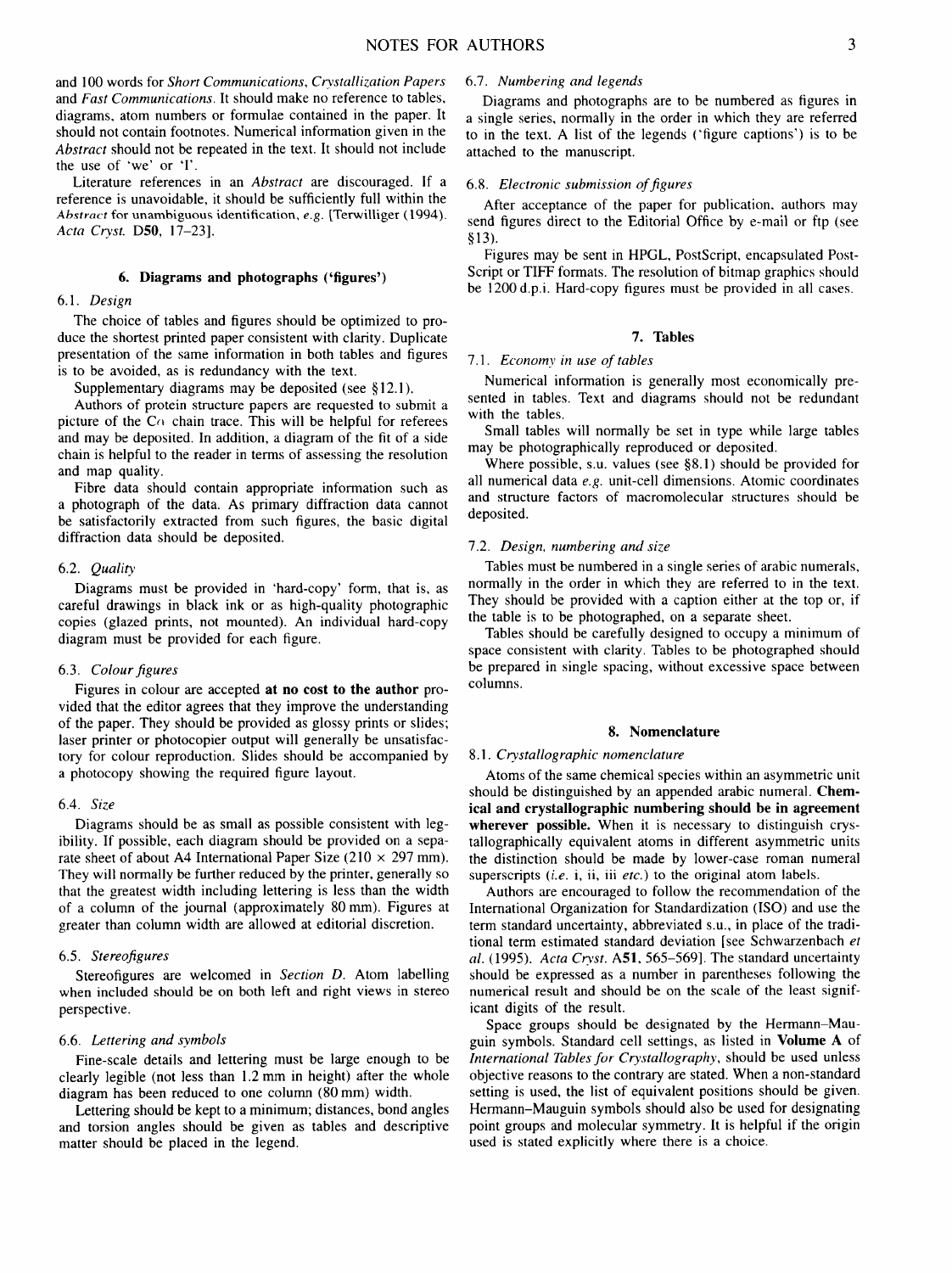The choice of axes should normally follow the recommendations of the Commission on Crystallographic Data [Kennard *et al.* (1967). *Acta Cryst.* 22, 445-449].

A symbol such as 123 or *hkl* without brackets is understood to be a reflection, (123) or *(hkl)* a plane or set of planes, [ 123] or *[uvw]* a direction, *{hkl}* a form and *(uvw)* all crystallographically equivalent directions of the type *[uvwi.* Other bracket notations should be explicitly defined.

For the nomenclature of crystal families, Bravais-lattice types and arithmetic classes see de Wolff *et al. [Acta Cryst.* (1985), A41, 278-280].

For symbols for symmetry elements and symmetry operations see de Wolff *et al.* [Acta Cryst. (1992). A48, 727-732].

Anisotropic displacement parameters should be reported as U values with the indices *ij* given as superscripts [see Trueblood *et al.* (1996). *Acta Cryst.* A52, 770-781].

#### 8.2. *Nomenclature of chemical compounds etc.*

Chemical formulae and nomenclature should conform to the rules of nomenclature established by the International Union of Pure and Applied Chemistry (IUPAC), the International Union of Biochemistry and Molecular Biology (IUBMB), the International Mineralogical Association and other appropriate bodies. As far as possible the crystallographic nomenclature should correspond to the systematic name.

Any accepted trivial or non-systematic name may be retained, but the corresponding systematic (IUPAC) name should also be given.

If help on assigning systematic names is sought from advisory sources, authors are requested to indicate the source consulted.

#### 8.3. *Units*

The International System of Units (SI) is used except that the angström (symbol Å, defined as  $10^{-10}$  m) is generally preferred to the nanometre (nm) or picometre (pm) as the appropriate unit of length. Recommended prefixes of decimal multiples should be used rather than ' $\times 10^n$ '.

#### **9. References**

References to published work must be indicated by giving the authors' names followed immediately by the year of publication, *e.g.* Neder & Schulz (1998) or (Neder & Schulz, 1998). Where there are three or more authors the reference in the text should be indicated in the form Smith *et al.* (1998) or (Smith *et al.,*  1998) *etc.* (all authors should be included in the full list).

At the end of the paper a list giving full details of all references should be appended separately. In the reference list, entries for journals [abbreviated in the style of *Chemical Abstracts* (the abbreviations *Acta Cryst., J. Appl. Cryst.* and *J. Synchrotron Rad.* are exceptions)], books, multi-author books, computer programs, personal communications and undated documents should be arranged alphabetically and conform with the following style:

Andrews, M. D., Wright, H. E. & Clarke, S. A. (1998). In preparation. Bricogne, G. (1993). Acta Cryst. D49, 37-60.

Brünger, A. T. (1992a). X-PLOR. Version 3.1. A System for X-ray Crystallography and NMR. Yale University. Connecticut, USA.

Brünger, A. T. (1992b). Nature (London), 355, 472-474.

Carter, C. W. Jr (1990). Methods: a Companion to Methods in Enzymology, Vol. 1, pp. 12-24. New York: Academic Press.

Collaborative Computational Project, Number 4 (1994). Acta Cryst. D50, 760-763.

Chiang, L.-C., Cabezas, E., Calvo, J. C. & Satterthwait, A. C. (1994). In Peptides: Chemistry, Structure and Biology. Proceedings of the 13th

American Peptide Symposium, edited by R. Hodges & J. A. Smith. Leiden: ESCOM.

- Crowther, R. A. (1972). The Molecular Replacement Method, edited by M. G. Rossmann, pp. 173-178. New York: Gordon and Breach.
- Ferguson, G., Schwan, A. L., Kalin, M. L. & Snelgrove, J. L. (1997). Acta Cryst. C53, IUC9700009.
- International Union of Crystallography (1998). (IUCr) Acta Crystallographica Section D, http://www.iucr.org/actad.html.
- Jancarik, J. & Kim, S.-H. (1991). J. Appl. Cryst. 24, 409-411.
- Matthews, B. W. (1968). J. Mol. Biol. 33, 491-497.
- Olsnes, S. & Pihl, A. (1982). Molecular Action of Toxins and Viruses, edited by P. Cohen & S. Van Heyningen, pp. 51-105. New York: Elsevier.
- Stanlow, D. J. (1998). Acta Cryst. B54. In the press.
- Strong, R. K. (1990). PhD thesis, Harvard University, USA.
- Vogel, A. (1978). Textbook of Practical Organic Chemistry, 4th ed. London: Longman.
- Wang, B.-C. (1985). Methods Enzymol. 115, 90-112.

Yariv, J. (1983). Personal communication.

Note that inclusive page numbers must be given.

#### **10. Evaluation criteria**

The criteria by which papers are evaluated are based on recommendations of the Commission on Biological Macromolecules.

#### *10.1. Resolution*

The effective resolution should be described clearly. Values of the internal agreement of the data,  $R_{merge}$ , together with the multiplicity (i.e. the average number of measurements for each reflection from which  $R_{\text{merge}}$  is calculated), the percentage of data with  $I>3\sigma(I)$  and percentage completeness of the data are required for the overall data set and the highest resolution shell together with the limits of that shell in  $A$ . For high-quality data obtained with synchrotron radiation, values of  $R_{\text{merge}} < 20\%$ , completeness > 93% and observable data > 70% should be achievable for the highest resolution shell. A complete table listing the above criteria as a function of resolution should also be submitted, but will normally be included in the supplementary material, see §12.

#### 10.2. *Unrefined structures*

Adequate experimental details should be provided to convince referees that the interpretation is correct, within the resolution of the analysis. If heavy-atom derivatives were used, sufficient data should be provided for evaluation of the quality of those derivatives. The fit of the model to the electron-density maps used to determine the structure should be shown or described by quantitative indicators, such as real-space residuals.

#### 10.3. *Refined structures*

For refined structures the data required depend on the effective resolution of the analysis. The following should be included.

A final Ramachandran plot or related conformational analysis should be given, with favourable energy regions indicated. Distributions of  $\varphi, \psi$  values for side chains might be presented along with an analysis of deviations from expected minimum-energy ranges.

The r.m.s. deviations in  $B$  values within each residue's mainchain and side-chain atoms should be included.

The crystallographic  $R$  index should be tabulated as a function of resolution. The value for all reflections should be given along with any other values based on selected data.  $R_{\text{free}}$  should also be included.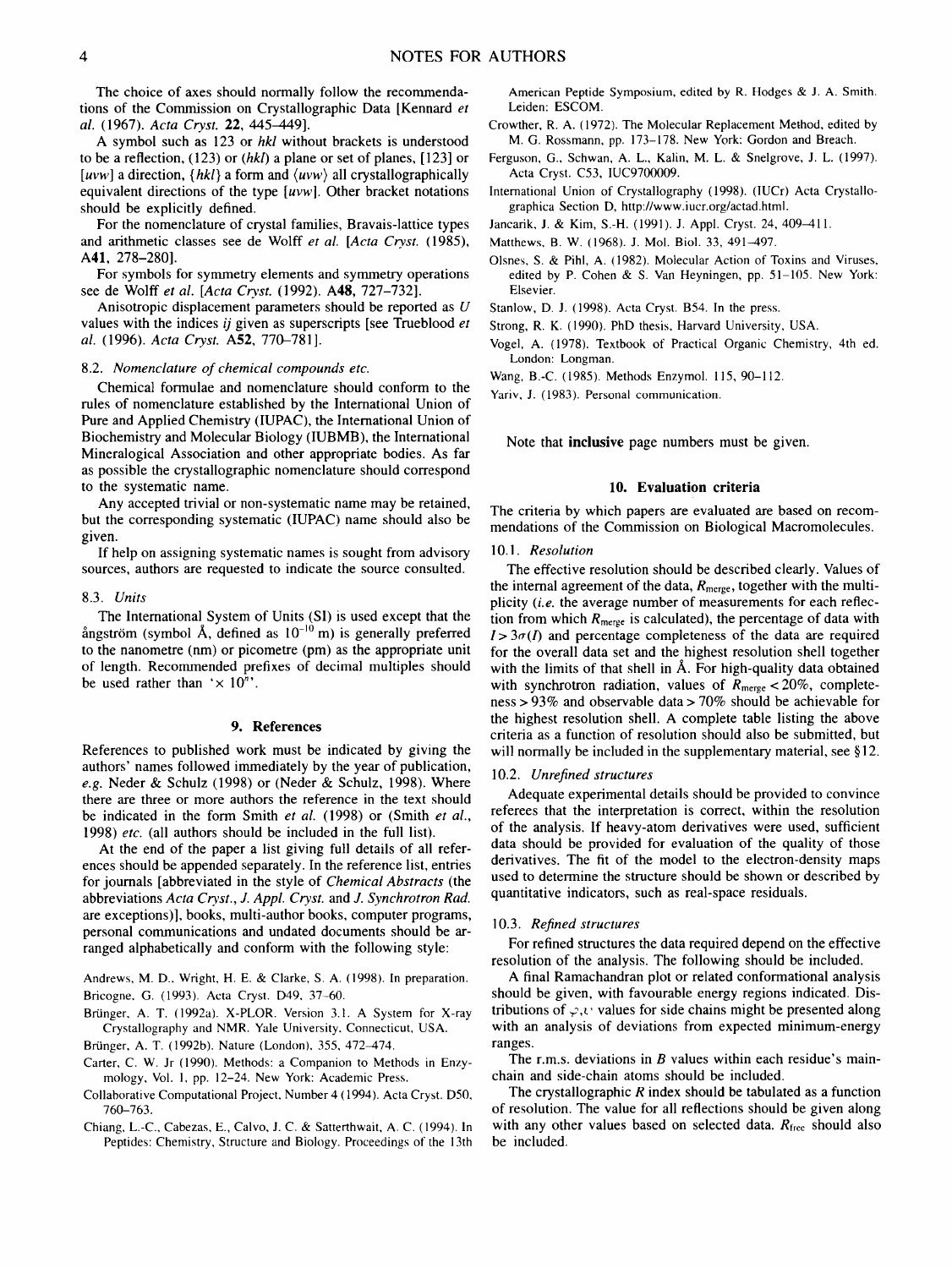Adequate details should be provided regarding the steps followed in constructing the model and refining the structure. The number of solvent atoms should be given along with information regarding solvent  $B$  values, and the approach that was used to identify solvent sites. The report should include the history and salient details of the refinement methods employed, including the resolution ranges that were used at various stages of refinement; the restraints used; a description of how the thermal parameters were treated; and how the solvent sites were selected and handled during refinement. It should be clear if van der Waals distances were restrained, either explicitly or by energyminimization methods.

Hydrogen-bonding patterns within the protein should be described. The number of hydrogen-bond donors that are not involved in hydrogen bonding should be given with particular attention to unsatisfied buried main-chain hydrogen bonds.

Deviations of bond lengths, bond angles and planes from ideal geometries should be given. Close intramolecular and intermolecular van der Waals contacts should be described. The character and stereochemistry of major crystal contacts should be discussed.

Any structural features that are considered somewhat unusual should be described. Examples include *cis* peptide bonds; unoccupied volume inside the protein, buried charge groups that are not involved in salt bridges or reasonable hydrogen-bonding environments; unusual locations of glycine and proline residues; and unusual distributions of polar and hydrophobic groups within the molecule.

## **11. Small-molecule structure determinations**

Papers which report the results of crystal structure determinations of small molecules must report the associated numerical data as required in Notes for Authors for *Section C* of *Acta Crystallographica*. These data should be supplied in a machinereadable file in CIF format. All numerical data will be checked in Chester for internal consistency.

# **12. Supplementary publication procedure (deposition)**

#### *12.1. Purpose and scope*

Parts of some papers are of interest to only a small number of readers, and the cost of printing these parts is not warranted. Arrangements have therefore been made for such material to be deposited with the IUCr, with the Protein Data Bank at Brookhaven and the ICDD as appropriate.

Authors are encouraged to submit material for deposit in electronic format. The information to be deposited is at the **discretion** of the editor and may include:

Details of the experimental procedure.

Details of the stages of structure refinement.

Details of mathematical derivations given only in outline in the main text and in mathematical Appendices.

Lengthy discussion of points that are not of general interest or that do not lead to definite conclusions but that do have significant value.

Additional diagrams.

For papers reporting results of crystal structure determinations the following additional items are required:

Normal intermolecular distances.

Structure factors; weak reflections classified as unobserved should be included. Structure factors are preferred in electronic format.

Anisotropic displacement parameters where relevant, including s.u.'s.

Least-squares planes and deviations from them.

Calculated H-atom coordinates if relevant.

All material to be deposited should be clearly so marked; it will be subject to the usual refereeing procedure.

# 12.2. *Preparation of material for deposit*

Authors should note that data in CIF format will be automatically archived. Material included in the CIF need not be supplied as hard copy. Hard-copy material for deposit should:

be of a quality such that photocopies of it are completely legible;

have dimensions for text and tables not exceeding A4 International Paper Size (210  $\times$  297 mm) (larger dimensions may be acceptable in exceptional circumstances);

not be photographically reduced so that character heights are less than 1.2 mm;

contain the title page of the paper to which it relates (including the *Abstract);* 

have pages clearly numbered to ensure the correct sequence;

be sent **in triplicate** with the paper when it is submitted (but note that only one copy of the structure factors is required).

After acceptance of the paper for publication, material for deposition may be sent direct to the Editorial Office by e-mail or ftp (see §13).

#### 12.3. *Macromolecular structures*

Data deposited should correspond to the level of detail described in the structural paper. For all structural studies of macromolecules, coordinates and structure factors must be deposited with the Protein Data Bank at Brookhaven National Laboratory if a total molecular structure has been reported. Authors should supply the Protein Data Bank reference codes for inclusion in the published paper.

An author may request that the structure factors be given a privileged status for a period of no longer than four years and for atomic coordinates no longer than one year from the date of publication. Earlier release would require the specific consent of the author.

## **13. File transfer**

After acceptance of the paper for publication, authors with computer access to the Intemet may use anonymous file transfer protocol (ftp) to transfer large electronic files to the Editorial Office in Chester. Files larger than 70K bytes should be transferred in this way; smaller files can be sent by e-mail to med@iucr.org.

The procedure for transferring files by ftp is described below. Files need to be deposited in a directory called 'incoming/d' with a filename constructed from the *reference number* supplied by the Co-editor. Files containing text in TEX or  $\mathbb{F}$ EX should be given the extension . tex, WordPerfect or Word files should be given the extensions .wp or .doe, respectively, and RTF files .rtf. Files containing diagrams in HPGL, PostScript, encapsulated PostScript or TIFF format should be given the extensions .hpg, .ps, .epn or .tif, respectively. Multiple files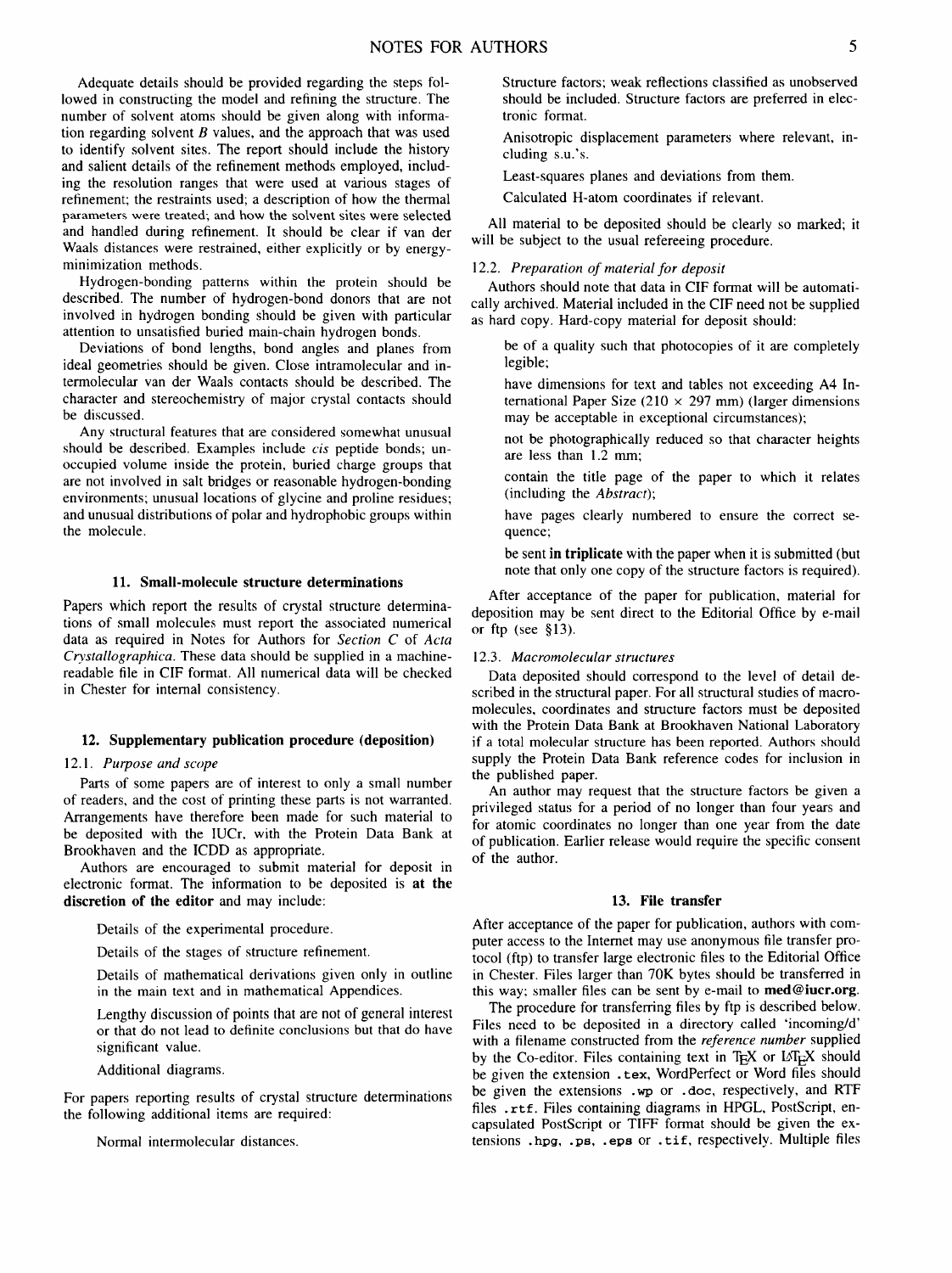for the same submission should be identified by filenames constructed as  $ref$ . *id. ext* where *id* indicates the contents, *e.g.* xz1087, figl .ps and xzi087, fig2 .ps.

The procedure for transferring files is given below.

| (i) On your workstation enter:                                                                 | ftp ftp.iucr.org     |  |  |
|------------------------------------------------------------------------------------------------|----------------------|--|--|
| (ii) Wait for Name : prompt and enter:                                                         | anonymous            |  |  |
| (iii) Wait for <b>Password</b> : prompt                                                        |                      |  |  |
| and enter:                                                                                     | your e-mail address  |  |  |
| $(iv)$ Wait for $ftp$ prompt and enter:                                                        | cd incoming/d        |  |  |
| (v) Transfer a file from your account                                                          |                      |  |  |
| $(e.g.$ ( $29.$ ps) as an identifiable name                                                    |                      |  |  |
| $(e.g.$ ja0325.ps):                                                                            | put i29.ps ia0325.ps |  |  |
| (vi) Wait for ftp> prompt before sending another file                                          |                      |  |  |
| (vii) Finish off the ftp session by entering:                                                  | bye                  |  |  |
| (viii) Send an e-mail to Chester (med@iucr.org) with a list<br>of the files transferred by ftp |                      |  |  |

# **14. Electronic status information**

Authors may obtain information about the current status of their papers *via* the World-Wide Web at the address http://www.iucr.org/docs/status.html/ (authors will need to provide the Co-editor reference number of their paper and the last name of one of the authors) or by e-mail by sending an e-mail message to status@iucr.org with the Co-editor reference number and the name of one of the authors as the subject line *(e.g.* JA0325 Smith). The body of the message should be empty. A status report will be returned by e-mail.

# **15. Reprints**

Twenty-five reprints of each published article will be provided to a nominated author free of charge.